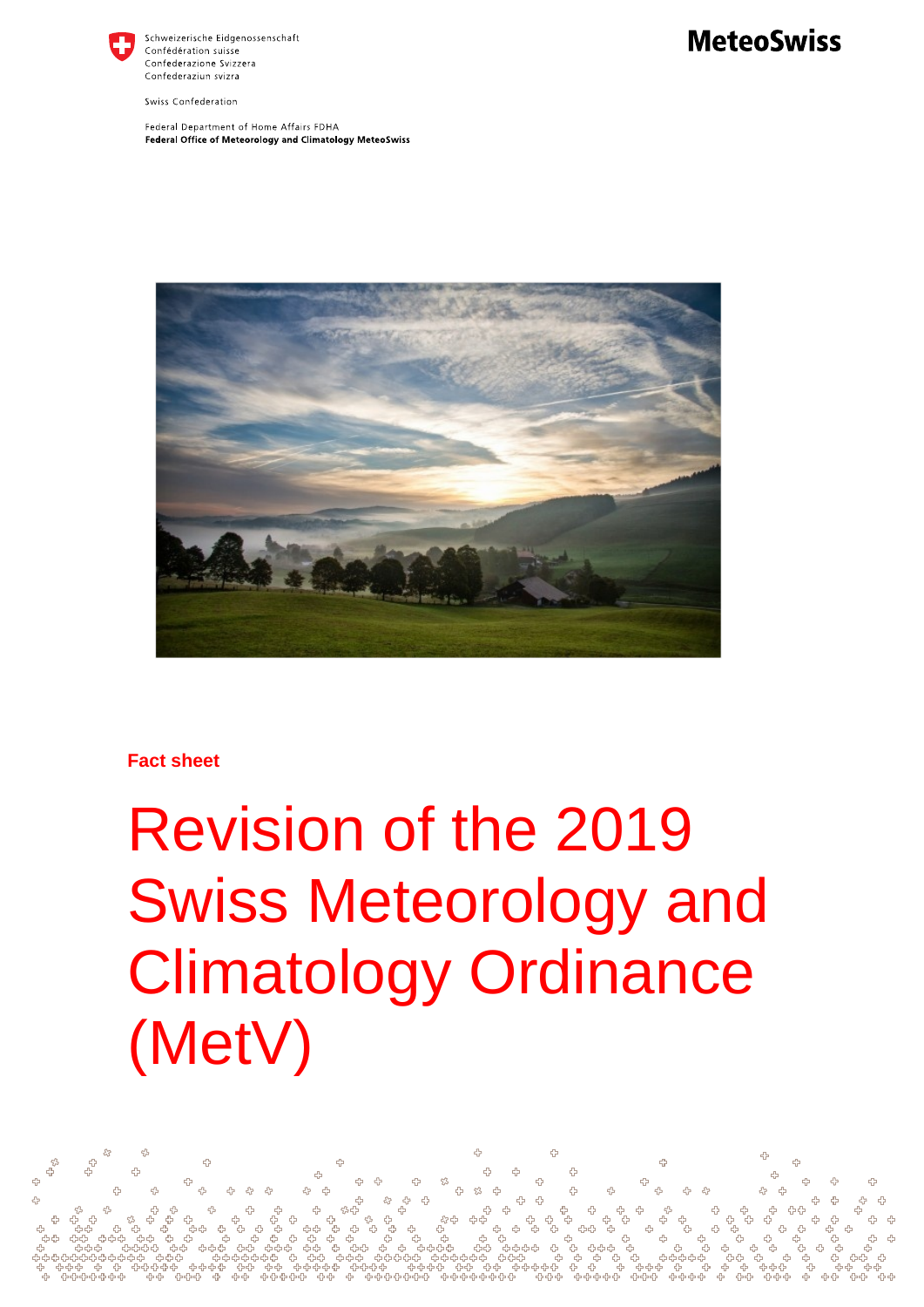

Swiss Confederation

Federal Department of Home Affairs FDHA Federal Office of Meteorology and Climatology MeteoSwiss

## MeteoSwiss

**Fact sheet** MetV

#### **Principles**

Data and information are still subject to charges under the new ordinance (MetV). However, data charges (e.g. charges for data from ground measurements, model or radar data) will be significantly lowered. And, the surcharge for commercial use has also been eliminated. Both measures are intended to encourage more frequent data use.

There are few changes for other services (e.g. weather and climate information).

#### **Data charges**

For most customers, data charges will be lowered by the new MetV. The changes apply to all data retrieved from 1.1.2019 onwards.

The new MetV only includes two simple, linear calculation models: one for point data and one for area data. The charge increases in a linear fashion as the amount of data retrieved increases. The maximum charges per data type (pursuant to (MetV Art. 16, para. 4) and per year of use are now CHF 20,000. The volume discounts have been eliminated as the significantly lower charges per data unit and the maximum limit have already created new incentives to retrieve data. The elimination of the volume discount also simplifies the charge model.

The minimum charge is CHF 10 for each data retrieval.

The charges are calculated as follows:

- a) The following applies for point data 10,000 values (= 10,000 units) = 1 CHF Number of units = locations x parameters x level x frequency x retrieval period.
- b) The following applies for gridded data: 10 areas in Switzerland (= 10 units) = CHF 1 Number of units = area x parameters x level x frequency x retrieval period
- c) In the case of model data, these models also apply with modifications depending on the type (point/area). There is also an adaptation factor to level out the differences in charges between point and gridded data, as well as the forecast period in hours and the number of runs.

Number of units = area or location x parameters x level (up to max. 3) x adaptation factor (5 point data or 0.5 gridded data) x retrieval period x run (up to max. 4) x forecast period.

#### **Sample calculations for retrieved data**

a) Point data ground data

10 stations, 5 parameters (10min resolution), retrieval period 2 years

10 x 5 x 144 x 365 x 2 = 5,256,000 units = CHF 525.60

b) Gridded data model data Alps region, 4 parameters, 1 level, 1 run, forecast period +33h. Retrieval period 1 year

 $2 \times 4 \times 1 \times 1 \times 33 \times 365 \times 0.5 = 48,180 \text{ units} = \text{CHF } 4,818$ 

#### **Information, work required and transmission costs**

While there are some changes for the data, how the information (such as climate information, analyses and reports) is managed remains virtually unchanged. The hourly rates for the work required and the charges for software use will not change. The transmission costs are approx. 25% lower. They now cost a maximum of CHF 788 per year (for transmission every five or ten minutes).